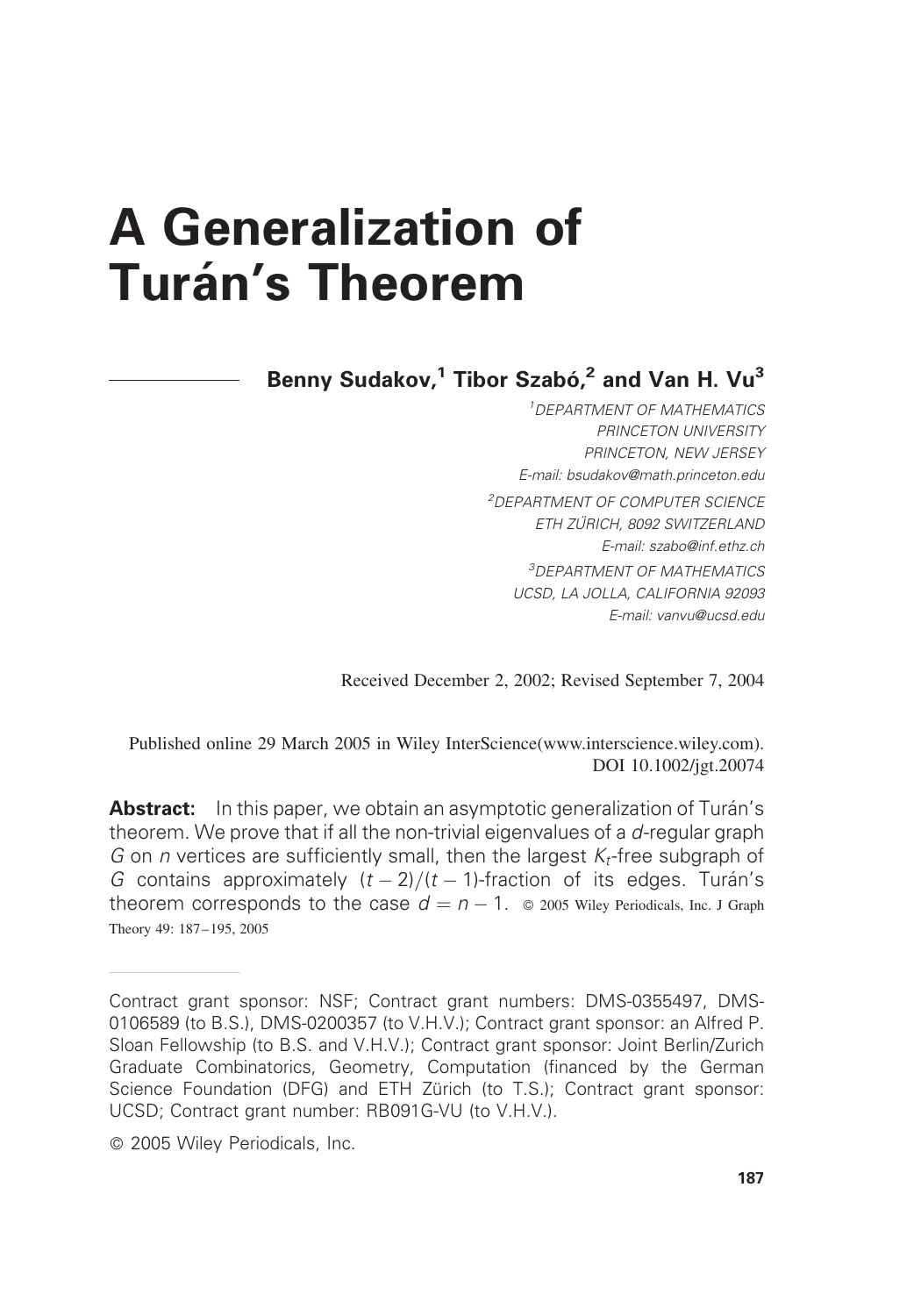Keywords: extremal graph theory; Turán's theorem; spectra of graphs

# 1. INTRODUCTION

Turán's theorem [10] is one of the fundamental results in Extremal Graph Theory. It states that among *n*-vertex graphs not containing a clique of size  $t$ , the complete  $(t-1)$ -partite graph with (almost) equal parts has the maximum number of edges. For two graphs G and H, we define the Turán number  $ex(G, H)$  of H in G, as the largest integer  $e$ , such that there is an  $H$ -free subgraph of  $G$  with  $e$  edges. Obviously,  $ex(G, H) \leq |E(G)|$ , where  $E(G)$  denotes the edge set of G. Turán's theorem, in an asymptotic form, can be restated as

$$
ex(K_n, K_t) = \left(\frac{t-2}{t-1} + o(1)\right) {n \choose 2}, \tag{1}
$$

that is, the largest  $K_t$ -free subgraph of  $K_n$  contains approximately  $(t-2)/(t-1)$ fraction of its edges. We would like to extend this result to graphs other than  $K_n$ .

Let us consider an arbitrary graph  $G$  on  $n$  vertices. It is easy to give a lower bound on  $ex(G, K_t)$  following Turán's construction. One can partition the vertex set of G into  $t - 1$  parts such that the degree of each vertex within its own part is at most  $1/(t-1)$ -times its degree in G. Thus, the subgraph consisting of the edges of G connecting two different parts has at least a  $(t-2)/(t-1)$ -fraction of the edges of G and is clearly  $K_t$ -free. We say that a graph (or rather a family of graphs) is t-Turán if this trivial lower bound is essentially an upper bound as well. More precisely, G is t-Turán if  $ex(G, K_t) = (\frac{t-2}{t-1} + o(1)) |E(G)|$ . The question we pursue is

#### Which graphs are t-Turán?

It has been shown that for any fixed t, there is a number  $m(t, n)$  such that almost all graphs on *n* vertices with  $m \ge m(t, n)$  edges are t-Turán. The most recent estimate for  $m(t, n)$ , due to Szabó and Vu [9], is  $cn^{2-\frac{1}{t-1.5}}$ , provided  $t \ge 4$ and c is a sufficiently large constant. It is conjectured that one can set  $m(t, n)$  as small as  $cn^{2-2/(t+1)}$ , but so far this has been verified only for  $t = 3$  [4],  $t = 4$  [5], and  $t = 5$  [6]. All these results, however, are results about random graphs and do not yet provide a deterministic sufficient condition for a graph to be  $t$ -Turán.

The main difficulty in generalizing Turán's theorem is that all of its classical proofs are tailored to the complete graph  $K_n$ . However, the recent investigations in  $[9]$  revealed that one of the key conditions for a graph to be *t*-Turán is that its edges are distributed sufficiently evenly. It has turned out that under certain circumstances, this condition (to be more precise, a sufficiently strong variant of it) can be guaranteed by a simple assumption about the spectrum of the graph.

For a graph G, let  $\lambda_1 \geq \lambda_2 \geq \cdots \geq \lambda_n$  be the eigenvalues of its adjacency matrix. The quantity  $\lambda(G) = \max\{\lambda_2, -\lambda_n\}$  is called the second eigenvalue of G. A graph  $G = (V, E)$  is called an  $(n, d, \lambda)$ -graph if it is d-regular and has n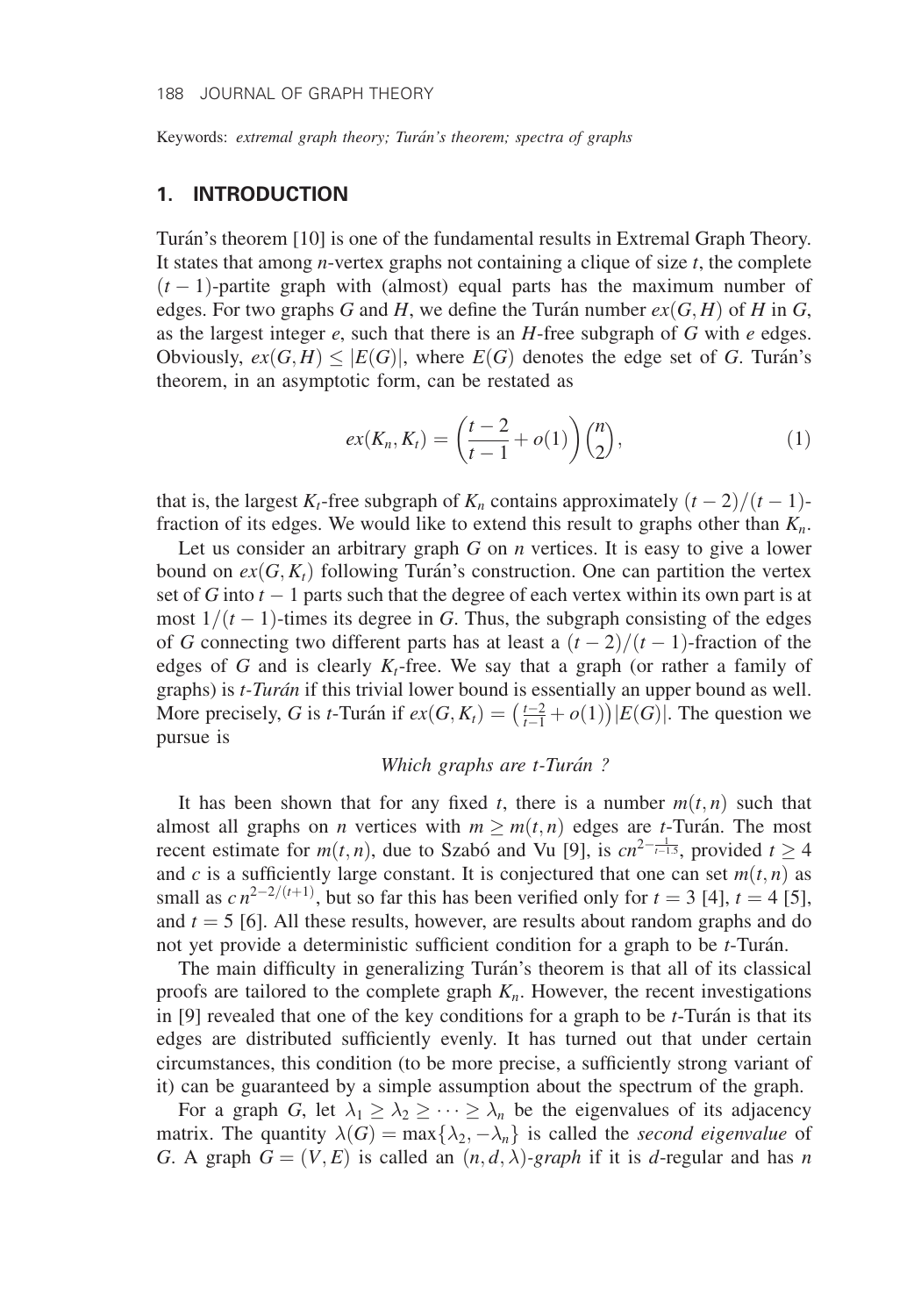vertices, and the second eigenvalue of G is at most  $\lambda$ . It is well known (see [3] for more details) that if  $\lambda$  is much smaller than the degree d, then G has certain random-like properties. Thus,  $\lambda$  could serve as some kind of "measure of randomness'' in G. Our main result is the following:

**Theorem 1.1.** Let  $t \ge 3$  be an integer and let  $G = (V, E)$  be an  $(n, d, \lambda)$ -graph. If  $d^{t-1}/n^{t-2} \gg \lambda$ , then

$$
ex(G, K_t) = \left(\frac{t-2}{t-1} + o(1)\right) |E(G)|.
$$

To see that this result generalizes Turán's theorem, observe that the second eigenvalue of the complete graph  $K_n$  is 1. Theorem 1.1 could also be considered as a contribution to the fast-developing comprehensive study of graph theoretical properties of  $(n, d, \lambda)$ -graphs, which has recently attracted lots of attention both in combinatorics and theoretical computer science. For a recent survey about these fascinating graphs and their properties, we refer the interested reader to the paper of Krivelevich and Sudakov [7].

Our proof of Theorem 1.1 uses an approach similar to that in [9] with some additional ideas. The main obstacle of an adaptation is that it is not clear how the technical condition used there can be applied for  $(n, d, \lambda)$ -graphs. The crucial Definition 2.3 of our paper circumvents this difficulty with only a slight loss in the outcome, and then a simplified variant of the double-counting argument of [9] can be applied.

Let us briefly discuss the sharpness of Theorem 1.1. The condition involving *n*, *d*, and  $\lambda$  is known to be tight (up to a constant factor) for  $t = 3$ . For  $t = 3$ , the above theorem states that if  $d^2/n \gg \lambda$ , then one needs to delete at least half of the edges of G to destroy all the triangles. On the other hand, in [1], Alon constructed a triangle-free d-regular graph G on n vertices with second eigenvalue  $\lambda = \lambda(G)$ , where  $d = \Theta(n^{2/3})$  and  $\lambda = \Theta(n^{1/3})$ . Using the blow-up of this construction, it was shown in [8] that for any pair of integers d and n such that  $\Omega(n^{2/3}) \leq d \leq n$ , there exist a triangle-free graph  $G_1$ , which has  $n_1 = O(n)$  vertices, is  $d_1$ -regular with  $d_1 = \Theta(d)$ , and whose second eigenvalue satisfies  $\lambda(G_1) = O(d_1^2/n_1)$ . Obviously,  $ex(G_1, K_3) = |E(G_1)|$ . This implies that for  $t = 3$  and any sensible degree d, the condition in Theorem 1.1 is not far from being best possible.

The rest of this paper is organized as follows. In the next section, we summarize some useful quantitative results on the edge distribution of pseudorandom regular graphs, which we use later in the proof. In Section 3, we present the proof of our main theorem. The last section of the paper is devoted to concluding remarks and discussion of relevant open problems.

We close this section with some conventions and notation. For two (not necessarily) disjoint subsets of vertices  $U, W \subset V$ , let  $e(U, W)$  be the number of ordered pairs  $(u, w)$  such that  $u \in U$ ,  $w \in W$ , and  $(u, w)$  is an edge of G. We also denote by  $e(U) = e(U, U)/2$ , the number of edges spanned by U. For a vertex v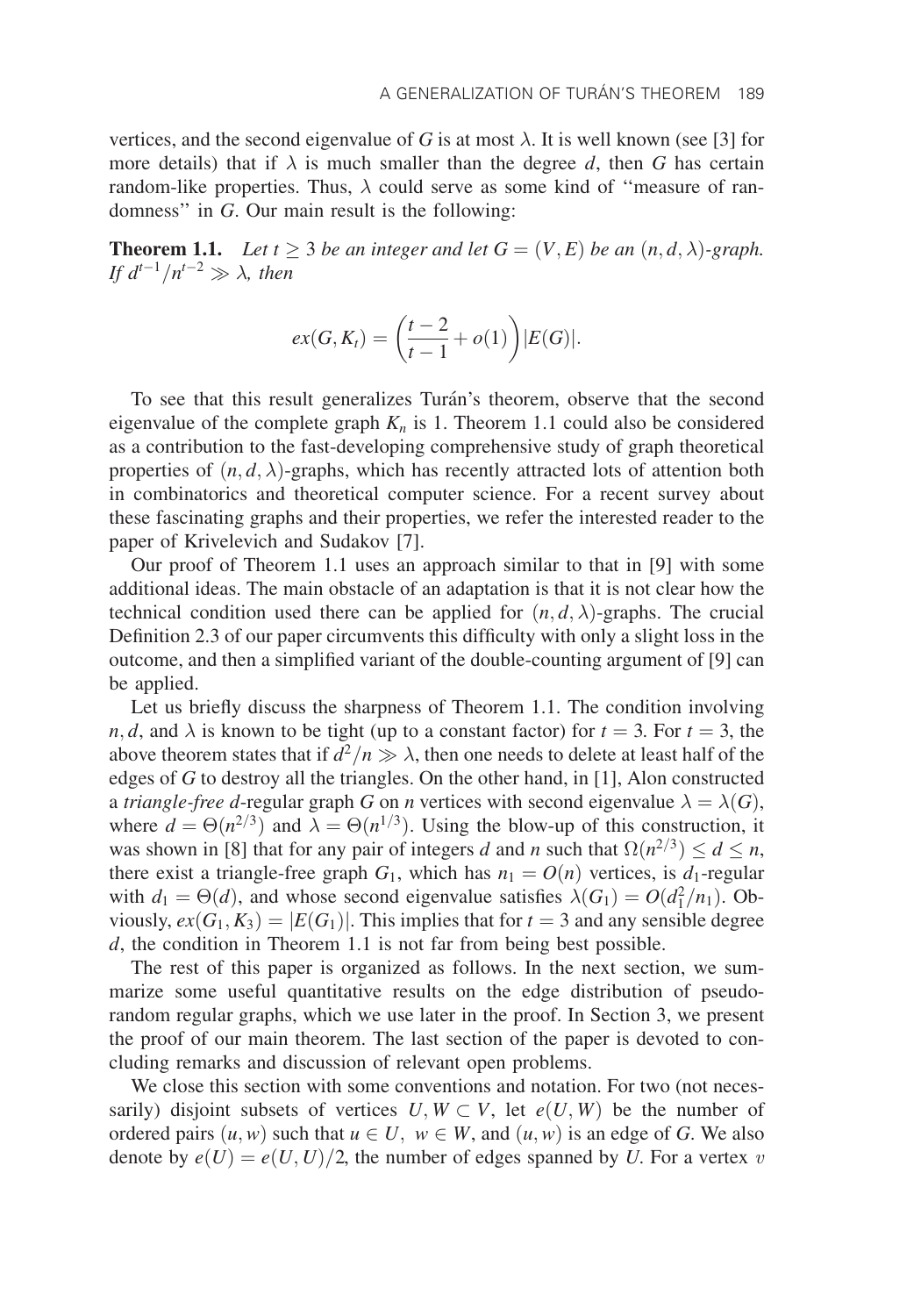of G, let  $N(v)$  denote the set of vertices of G adjacent to v, and let  $d(v)$  denote its degree. Similarly, for a subset U of the vertex set,  $N_U(v) = N(v) \cap U$  and  $d_U(v) =$  $|N_{U}(v)|$ . We will make no serious attempt to optimize our absolute constants.

## 2. PROPERTIES OF PSEUDO-RANDOM GRAPHS

In this section, we obtain a result on the edge distribution in pseudo-random regular graphs, which will be used later in the proof. We start with the following two well-known facts whose proofs can be found, e.g., in Chapter 9 of the monograph of Alon and Spencer [3].

**Theorem 2.1.** Let  $G = (V, E)$  be an  $(n, d, \lambda)$ -graph. Then for every subset U of V

$$
\sum_{v \in V} \left( d_U(v) - d|U|/n \right)^2 \leq \lambda^2 |U|.
$$

This theorem has the following easy corollary (see, e.g., [3]).

**Corollary 2.2.** Let  $G = (V, E)$  be an  $(n, d, \lambda)$ -graph. Then for every two subsets  $B, C \subset V$ , we have

$$
\left| e(B, C) - \frac{|B||C|d}{n} \right| \leq \lambda \sqrt{|B||C|}.
$$

To make our inductive argument work, we need the following somewhat technical definition.

**Definition 2.3.** Let  $G = (V, E)$  be a graph of order n, let  $t \ge 2$  be an integer, and let  $\delta(n)$  and  $p(n)$  be two functions of n such that  $0 < p = p(n) \leq 1$  and  $\delta(n)$ tends to zero when n tends to infinity. We say that G has the  $(t, p, \delta)$ -property if it satisfies the following two conditions:

(i) For every two subsets U and W of  $V(G)$  of cardinality, at least  $(\delta p)^{t-2}n$ 

$$
\left| e(U, W) - p|U||W| \right| \leq \delta p|U||W|.
$$

(ii) For every subset U of  $V(G)$  with cardinality at least  $(\delta p)^{t-3}n$ , there are at most  $(\delta p)^{t-1}$ n vertices of G with

$$
\left| d_U(v) - p|U| \right| > \delta p|U|.
$$

The main result of this section provides a sufficient condition for an  $(n, d, \lambda)$ graph to have the  $(t, d/n, \delta)$ -property.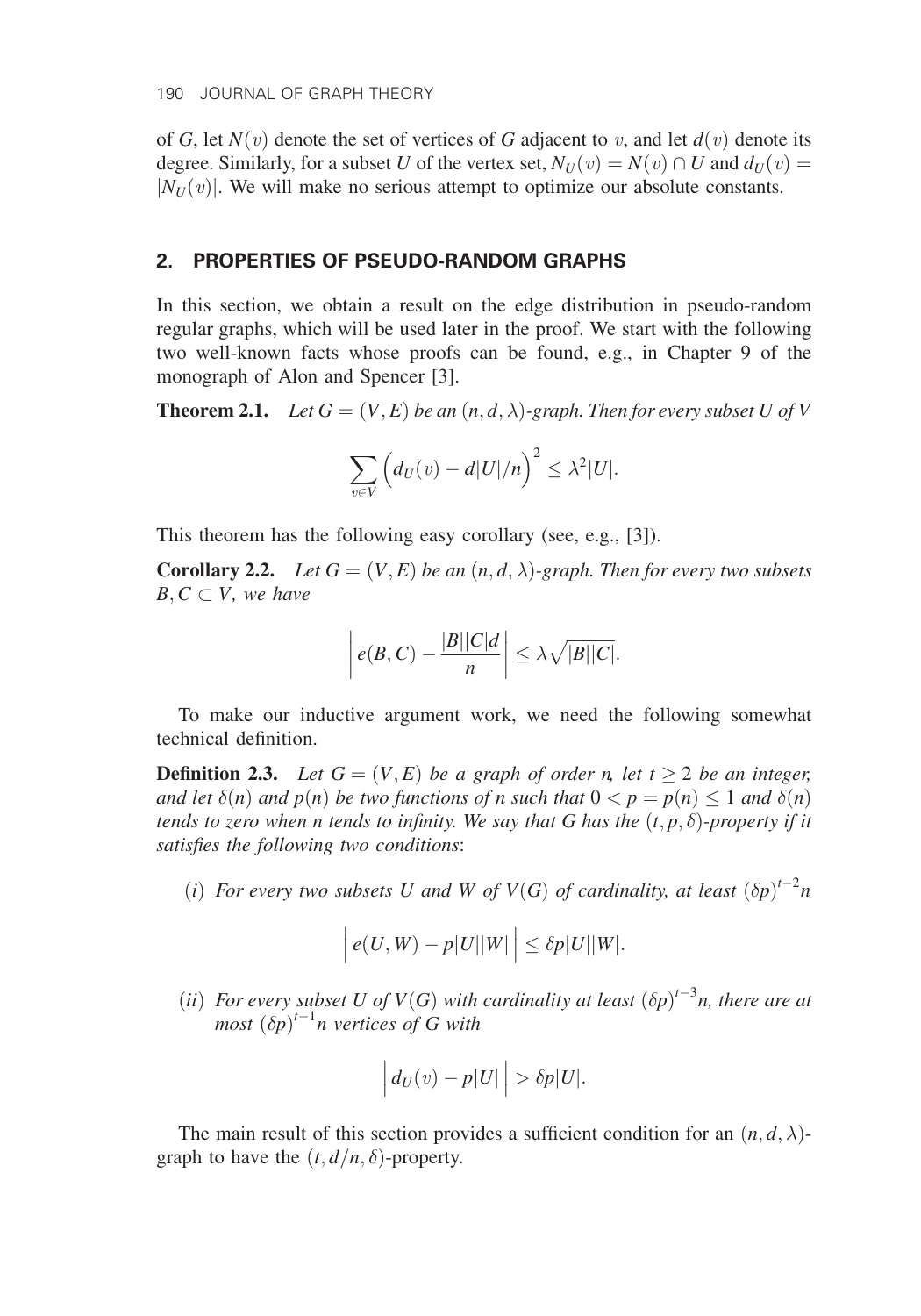**Proposition 2.4.** Let  $t \geq 2$  be an integer, and let  $G = (V, E)$  be an  $(n, d, \lambda)$ graph such that

$$
\frac{d^{t-1}}{n^{t-2}} > \omega(n)\lambda,
$$

where  $\omega(n)$  is a function, which tends to infinity arbitrarily slowly with n. Set  $\delta=$  $\delta(n) = \omega(n)^{-1/(t-1)}$ . If n is sufficiently large, then G has the  $(t, d/n, \delta)$ -property.

**Proof.** (i) Let U and W be subsets of  $V(G)$  with cardinality at least  $(\delta d/n)^{t-2}$ n. Then by Corollary 2.2, we have

$$
\left| e(U, W) - \frac{d}{n} |U||W| \right| \leq \lambda \sqrt{|U||W|} = \frac{\lambda}{\sqrt{|U||W|}} |U||W| \leq \frac{\lambda}{(\delta d/n)^{t-2} n} |U||W| = \frac{\lambda n^{t-2}}{\delta^{t-2} d^{t-1}} \frac{d}{n} |U||W| < \frac{1}{\omega(n) \delta^{t-2}} \frac{d}{n} |U||W| = \delta \frac{d}{n} |U||W|.
$$

(ii) Let  $U \subseteq V(G)$  with  $|U| \geq (\delta d/n)^{t-3}n$ . By Theorem 2.1, the number of vertices with  $|d_U(v) - d|U|/n| > \delta d|U|/n$  is at most

$$
\frac{\lambda^2|U|}{(\delta d|U|/n)^2} = \frac{\lambda^2 n^2}{\delta^2 d^2|U|} \le \frac{\lambda^2 n^2}{\delta^2 d^2 (\delta d/n)^{t-3} n} = \frac{\lambda^2 n^{t-2}}{\delta^{t-1} d^{t-1}} = \frac{\lambda \omega(n)\lambda n^{t-2}}{d^{t-1}}
$$

$$
\le \lambda \le \frac{d^{t-1}}{\omega(n)n^{t-2}} = \left(\delta \frac{d}{n}\right)^{t-1} n.
$$

## 3. PROOF OF THE MAIN RESULT

In this section, we prove that in graphs having the  $(t, p, \delta)$ -property, Turán's theorem is valid asymptotically. In the light of Proposition 2.4, the following result (which may be of independent interest) immediately implies the assertion of Theorem 1.1.

**Theorem 3.1.** Let  $t \geq 2$  be an integer, and let  $G = (V, E)$  be a graph of order n. If G has the  $(t, p, \delta)$ -property with some  $0 < p = p(n) \leq 1$  and  $\delta = \delta(n) \to 0$ , then

$$
ex(G, K_t) = \left(1 - \frac{1}{t-1} + o(1)\right)|E(G)|.
$$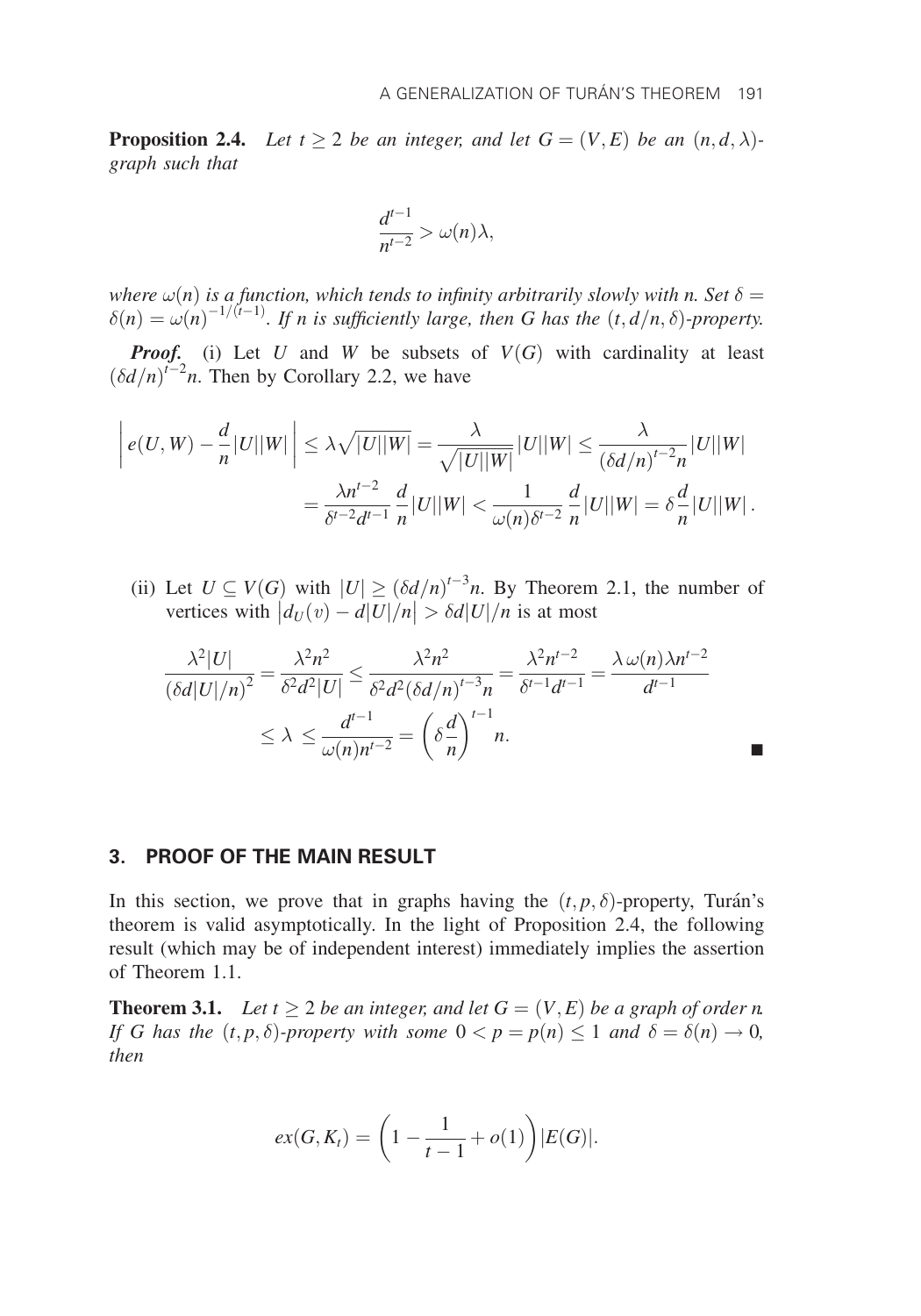**Proof.** As it was noted in the Introduction, the lower bound  $ex(G, K_t) \ge$  $\frac{t-2}{t-1}$   $|E(G)|$  is valid for every graph G.

To prove the corresponding upper bound on  $ex(G, K_t)$ , it is enough to show that For *n* large enough one needs to remove at least  $\left(\frac{1}{t-1} - 9t\delta\right)n^2p/2$  edges from *G* in order to destroy all copies of  $K_t$ . Since by part (i) of Definition 2.3, G has at most  $(1 + \delta)n^2p/2$  edges, this indeed would imply that

$$
ex(G, K_t) \le e(G) - \left(\frac{1}{t-1} - 9t\delta\right) \frac{n^2}{2} p \le e(G) - \left(\frac{1}{t-1} - 9t\delta\right) \frac{e(G)}{1+\delta}
$$
  
=  $\left(\frac{t-2}{t-1} + o(1)\right) e(G).$ 

We prove the above claim by induction on t. For  $t = 2$ , this statement follows easily from part (*i*) of the definition of  $(2, p, \delta)$ -property. Indeed, G has at least  $(1 - \delta)n^2p/2$  edges, and we need to delete all of them to obtain a  $K_2$ -free graph.

Now let us assume that the claim holds for some  $t \geq 2$  and prove it for  $t + 1$ . Consider a graph G, which has the  $(t + 1, p, \delta)$ -property, and let R be the set of edges of G such that deleting R destroys all  $(t + 1)$ -cliques in G. Color the edges in R red and all other edges blue. Let  $N_1$ ,  $N_2$  be the number of triangles in G with exactly one and two red edges, respectively. To prove the claim, we will estimate  $N_1$  from both sides.

For each vertex v, let  $R_v (B_v)$  be the set of neighbors of v, which are connected to v by a red (blue) edge and denote by  $r_v = |R_v|$  ( $b_v = |B_v|$ ), the red (blue) degree of v. Let  $r = \frac{1}{n}$  $\sum_{v} r_{v}$  be the average red degree and  $b = \frac{1}{n}$  $\sum_{v} b_v$  be the average blue degree. Observe that  $(1 - \delta)np \le r + b \le (1 + \delta)np$ . Furthermore, let  $f_v$  be the number of red edges in the graph induced by  $B_v$ . It is clear that

$$
N_1 = \sum_{v \in V} f_v \,.
$$

For every vertex v of G, we distinguish two cases. First, assume  $|B_v| \ge \delta np$ . Then, it is easy to check that the induced subgraph  $G[B_v]$  has the  $(t, p, \delta)$ -property. As  $E(G) - R$  does not contain  $K_{t+1}$ , the deletion of red edges should destroy all copies of  $K_t$  in  $G[B_v]$ . Therefore, by the induction hypothesis,

$$
f_v \ge \left(\frac{1}{t-1} - 9t\delta\right) \frac{|B_v|^2}{2} p. \tag{3}
$$

In the second case, when  $|B_v| < \delta np$ , we clearly have that

$$
\left(\frac{1}{t-1} - 9t\delta\right) \frac{|B_v|^2}{2} p \le \frac{\delta^2}{2} n^2 p^3.
$$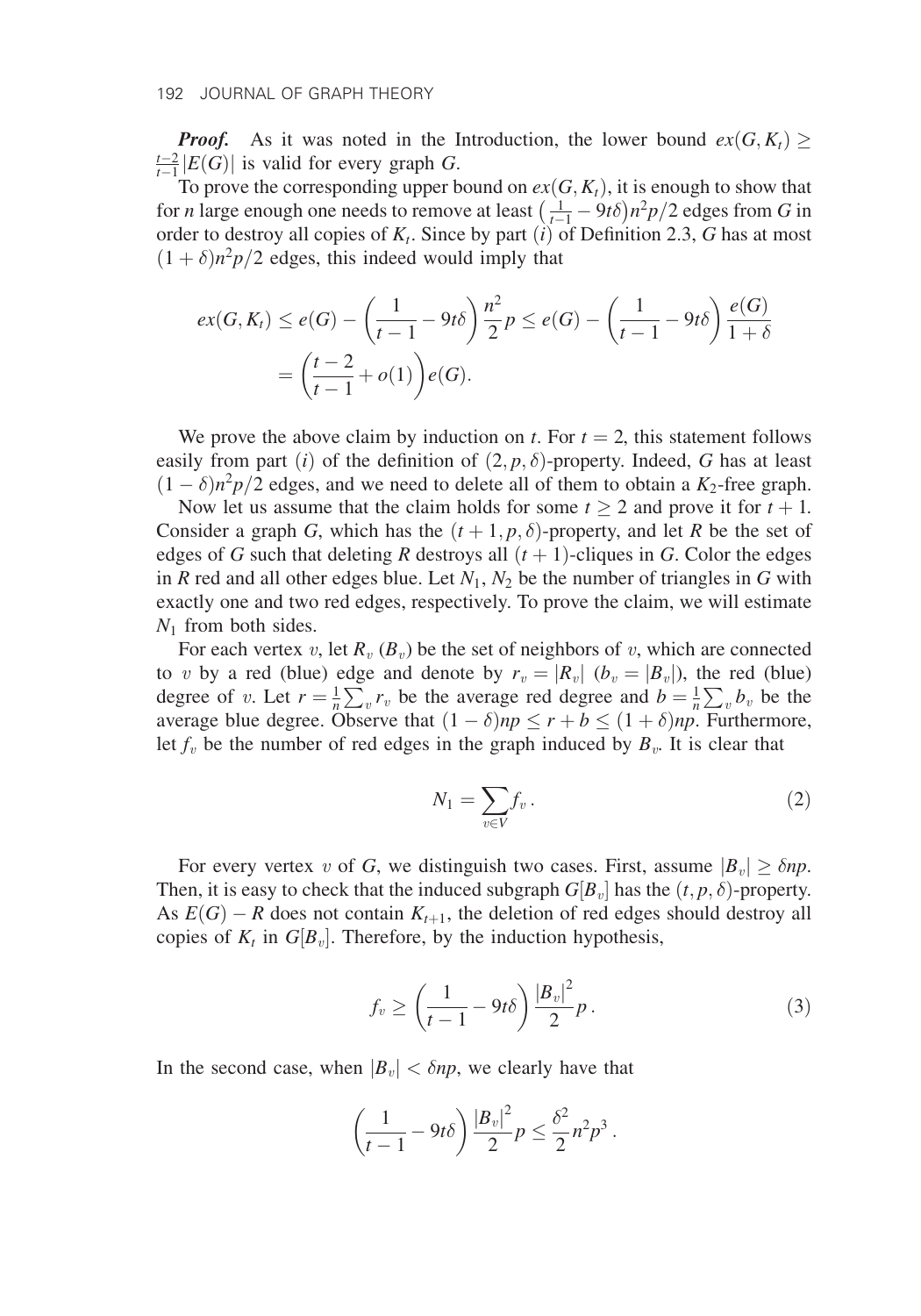This, together with (2) and (3) implies the following lower bound on  $N_1$ 

$$
2N_1 \ge \sum_{v \in V} \left( \left( \frac{1}{t-1} - 9t\delta \right) b_v^2 p - \delta^2 n^2 p^3 \right)
$$
  
=  $\left( \frac{1}{t-1} - 9t\delta \right) p \sum_{v \in V} b_v^2 - \delta^2 n^3 p^3$   

$$
\ge \left( \frac{1}{t-1} - 9t\delta \right) b^2 np - \delta^2 n^3 p^3
$$
  

$$
\ge \frac{npb^2}{t-1} - (9t\delta(1+\delta)^2 + \delta^2) n^3 p^3.
$$
 (4)

Here we used that by the Cauchy–Schwartz inequality  $\sum_{v} b_v^2 \ge nb^2$  and that  $b \leq (1+\delta)np.$ 

Now we obtain an upper bound on  $N_1$ .

$$
2N_1 \le 2N_1 + 2N_2 = \sum_{v \in V(G)} e(R_v, B_v).
$$
 (5)

To estimate  $e(R_v, B_v)$ , we distinguish three cases. If  $b_v$  and  $r_v$  are both at least  $\delta pn$ , then by part (i) of the definition of the  $(t+1, p, \delta)$ -property, we have

$$
e(R_v, B_v) \le (1+\delta)pr_vb_v.
$$

Now suppose that one of  $r_v$  and  $b_v$ , say  $r_v$ , is less than  $\delta np$ . Assume, moreover, that  $|d(v) - pn| \leq \delta pn$ . Then we know that  $d(v) = |R_v \cup B_v| \geq |B_v| \geq$  $(1 - 2\delta)np \ge \delta np$  and so by part *(i)* of Definition 2.3,

$$
e(R_v, B_v) = e(R_v \cup B_v) - e(R_v) - e(B_v)
$$
  
\n
$$
\leq (1 + \delta) \frac{(r_v + b_v)^2 p}{2} - (1 - \delta) \frac{b_v^2 p}{2}
$$
  
\n
$$
= (1 + \delta) r_v b_v p + \delta p b_v^2 + (1 + \delta) \frac{r_v^2 p}{2}
$$
  
\n
$$
\leq (1 + \delta) r_v b_v p + 2\delta n^2 p^3.
$$

Finally, assume that  $r_v < \delta np$  and  $|d(v) - pn| > \delta pn$ . By part *(ii)* of the definition of the  $(t+1, p, \delta)$ -property, there are at most  $(\delta p)^{t} n \leq \delta^{2} p^{2} n$  such vertices. For these  $v, e(R_v, B_v) \le r_v b_v \le \delta pn \cdot n$ , so altogether they contribute at most  $\delta^3 p^3 n^3$  to the sum (5).

Summing up over all vertices the above estimates on  $e(R_v, B_v)$ , from (5) we obtain that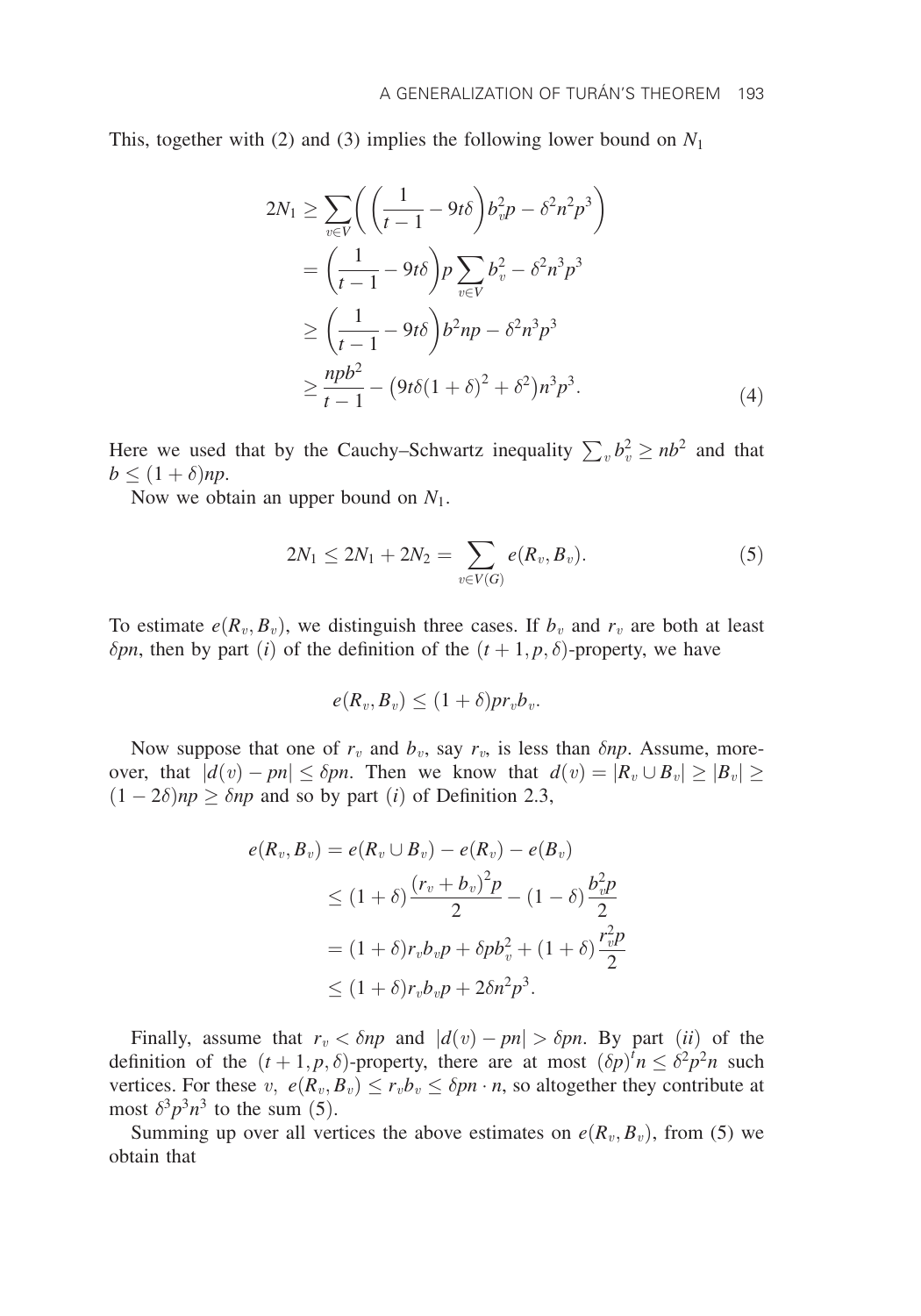$$
2N_1 \leq \sum_{v \in V(G)} \left( (1+\delta)pr_v b_v + 2\delta n^2 p^3 \right) + \delta^3 p^3 n^3
$$
  
=  $(1+\delta)p \sum_{v \in V(G)} \left( d(v) b_v - b_v^2 \right) + (2\delta + \delta^3) n^3 p^3$   
 $\leq (1+\delta)p \sum_{v \in V(G)} d(v) b_v - (1+\delta) b^2 np + (2\delta + \delta^3) n^3 p^3$   
 $\leq (1+\delta)p \sum_{v \in V(G)} d(v) b_v - b^2 np + 4\delta n^3 p^3.$ 

Here we used again that  $\sum_{v} b_v^2 \ge nb^2$ ,  $b \le (1 + \delta)np$ , and that  $\delta^3 \ll \delta^2 \ll \delta$ . Denote by V', the set of vertices with  $|d(v) - pn| \leq \delta pn$ . Since  $|V(G)\backslash V'|\leq (\delta p)^t n \leq \delta^2 p^2 n$ , then

$$
2N_1 \le (1+\delta)p\left(\sum_{v\in V'} d(v)b_v + \sum_{v\notin V'} d(v)b_v\right) - b^2np + 4\delta n^3p^3
$$
  
\n
$$
\le (1+\delta)p\left((1+\delta)np \cdot nb + \delta^2p^2n \cdot n^2\right) - b^2np + 4\delta n^3p^3
$$
  
\n
$$
= bn^2p^2 - b^2np + (2\delta + \delta^2)bn^2p^2 + (1+\delta)\delta^2n^3p^3 + 4\delta n^3p^3
$$
  
\n
$$
\le npb(np - b) + 7\delta n^3p^3.
$$

Combining this with (4), we have

$$
\frac{npb^2}{t-1} - \left(9t\delta(1+\delta)^2 + \delta^2\right)n^3p^3 \le pbn(pn-b) + 7\delta n^3p^3. \tag{6}
$$

We claim that  $b \leq \frac{t-1}{t}pn + (9t+8)\delta np$ . Indeed, if  $b \leq \frac{t-1}{t}pn$ , then we are done. Otherwise, dividing both parts of (6) by  $npb \geq \frac{t-1}{t}n^2p^2$  and using that  $\delta^3 \ll \delta^2 \ll \delta$ , we obtain that

$$
\frac{b}{t-1} \le (pn - b) + \frac{t}{t-1} (9t+8) \delta np.
$$

Therefore

$$
b \le \frac{t-1}{t}pn + (9t+8)\delta np.
$$

Since  $r + b \ge (1 - \delta)np$ , the last inequality implies that

$$
|R| = \frac{nr}{2} \ge \frac{n((1 - \delta)np - b)}{2} \ge \left(\frac{1}{t} - 9(t+1)\delta\right) \frac{n^2 p}{2}.
$$